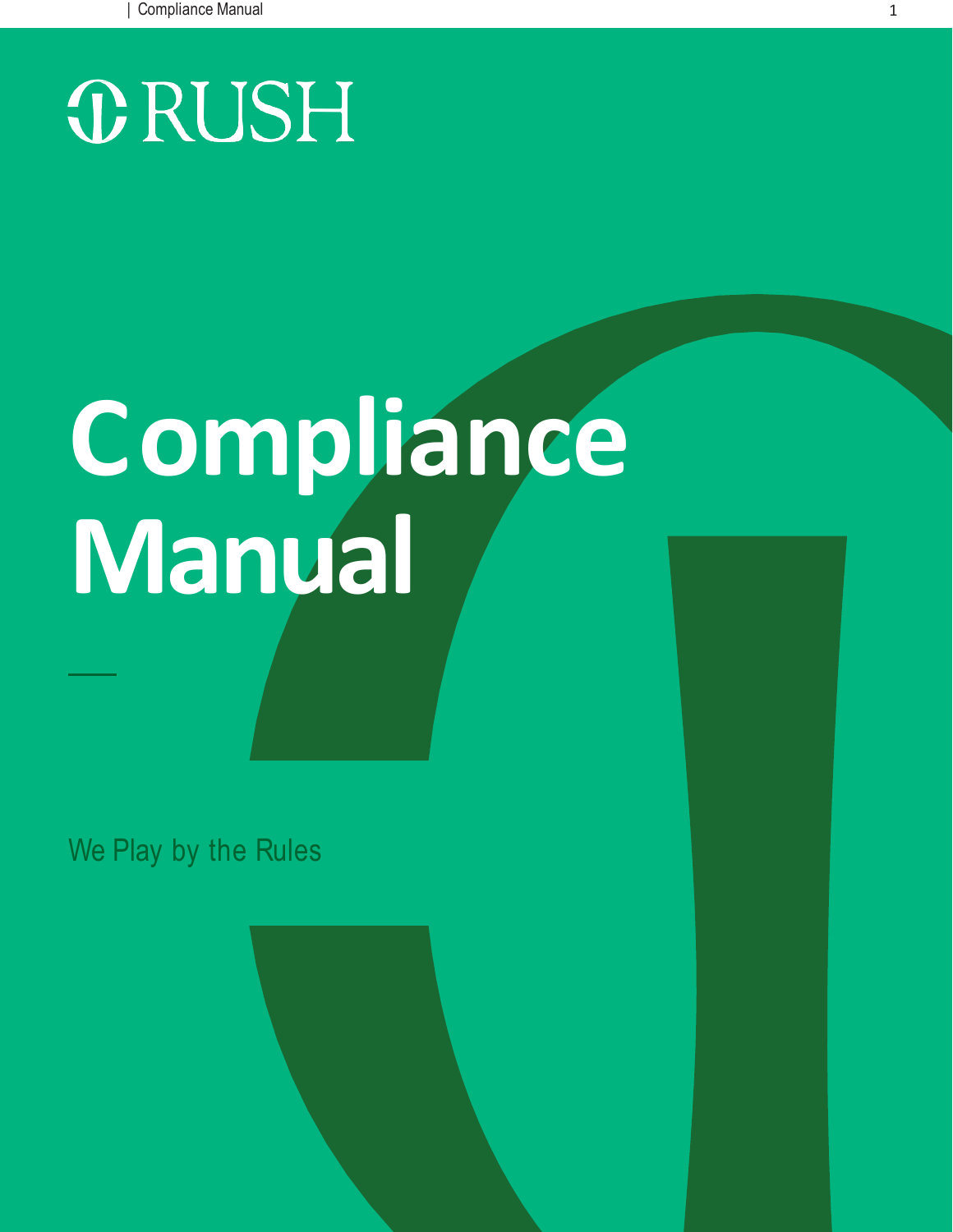# **Table of Contents**

| <b>Mission of the Compliance Program</b>                        | 3 |
|-----------------------------------------------------------------|---|
| <b>Structure of the Rush Compliance Program</b>                 | 4 |
| University Compliance Program                                   | 4 |
| Scope and Jurisdiction of the Rush Corporate Compliance Program | 4 |
| Compliance Program Leadership                                   | 4 |
| <b>Compliance Program Activities</b>                            | 5 |
| <b>Obligations of Rush Community Members</b>                    | 7 |
| Review the Rush Compliance Manual                               | 8 |
| Duty to Comply With All Legal Requirements and Rush Policies    | 8 |
| Medical Center Policy Against Retaliation                       | 8 |
|                                                                 |   |
| <b>Overview of Relevant Laws</b>                                | 9 |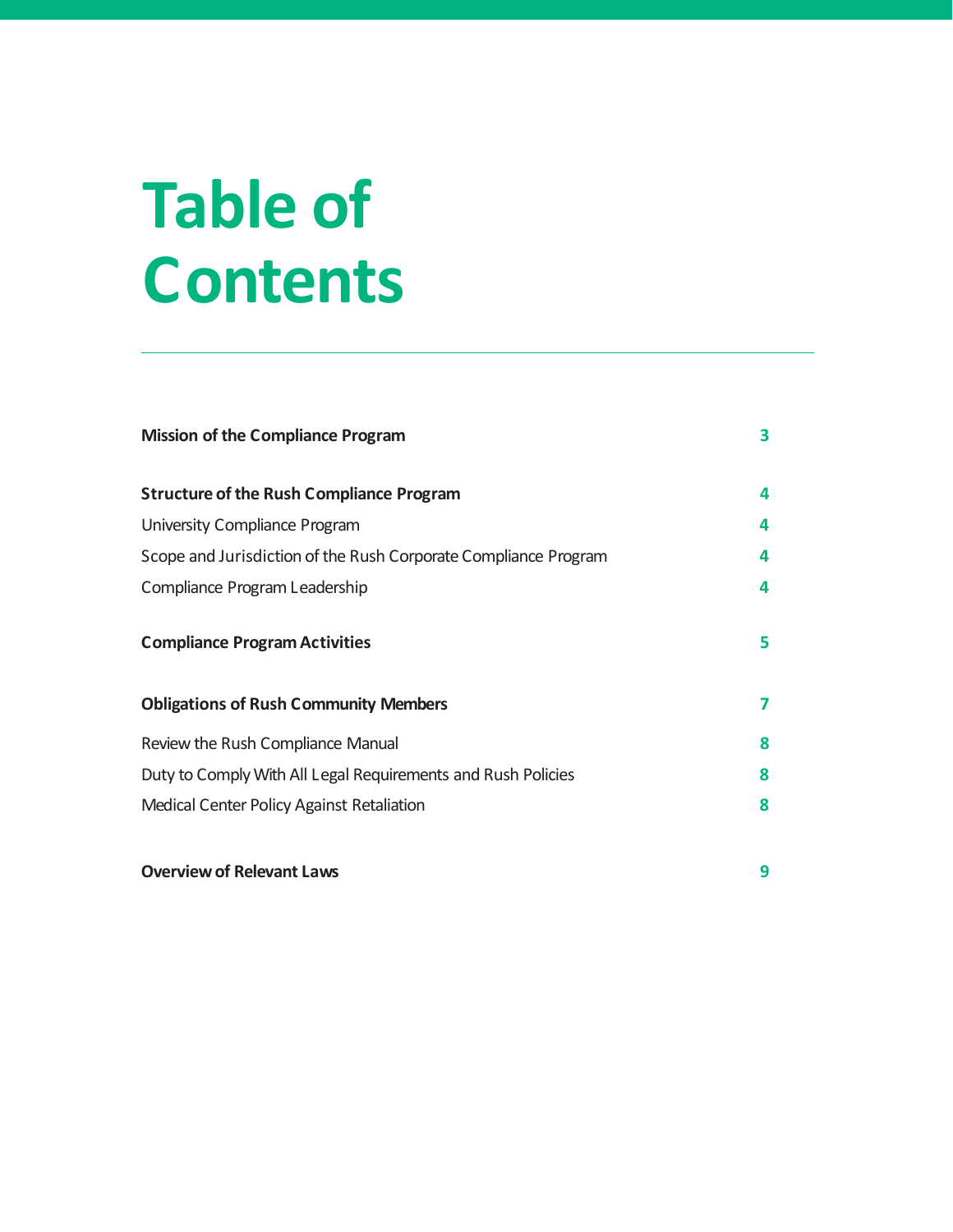## **Mission of the Compliance Program**

Rush is committed to maintaining an environment that promotes the highest level of ethical and legal conduct in its business operations, care for patients, education and research missions. Rush regards corporate and employee integrity as critical to its operations. It makes us more economically efficient; makes working with one another more enjoyable; and enhances our reputation with patients and the public.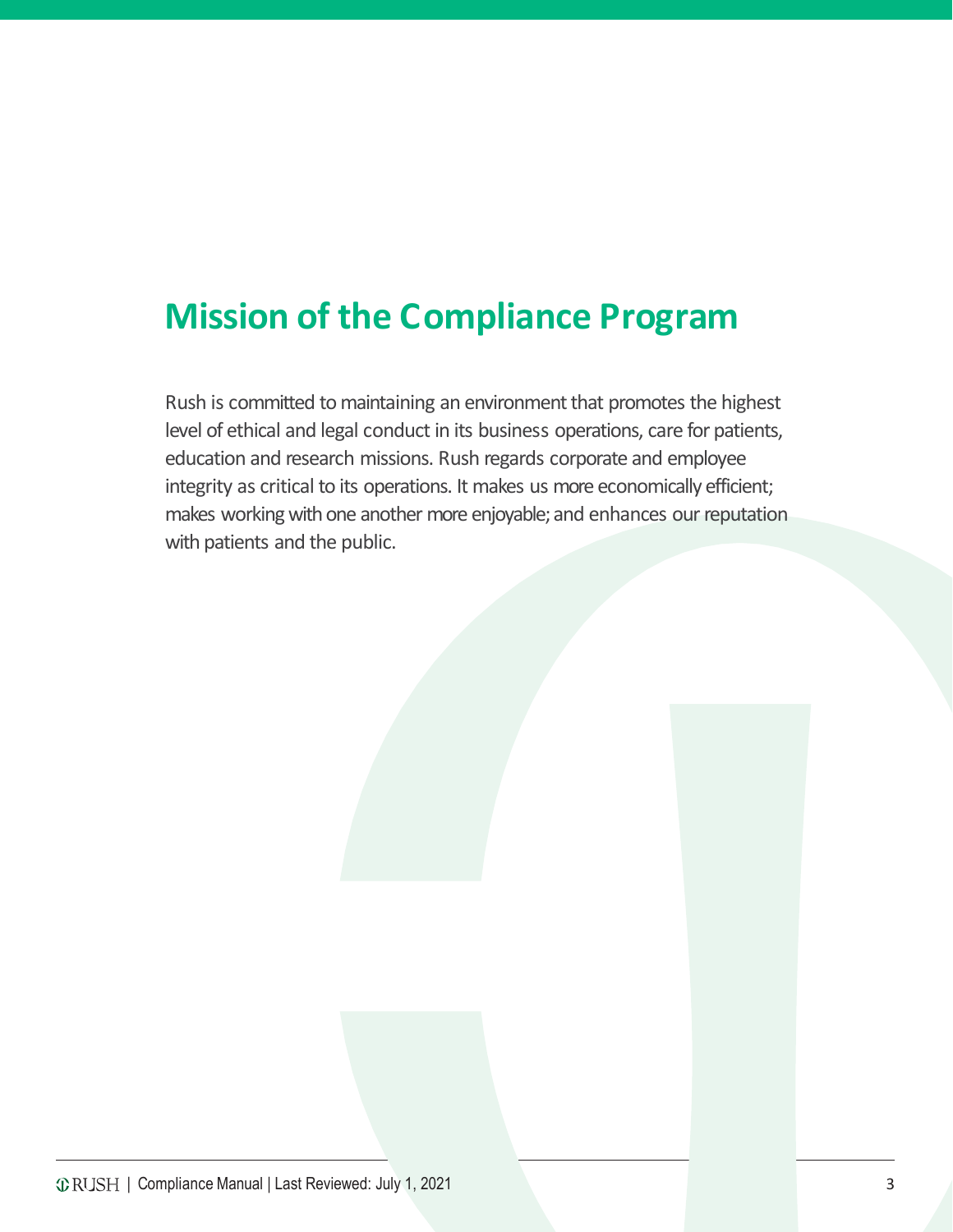# **Structure of the Compliance Program**

#### **Scope and Jurisdiction of the Rush Corporate Compliance Program**

The focus of the Rush Corporate Compliance Program is to ensure understanding of and compliance with laws and regulations that affect operations for Rush University Medical Center (RUMC) and Rush Oak Park Hospital (ROPH). Obligations imposed by the Rush Corporate Compliance Program extend to all members of the Rush community and in every Rush subsidiary in which Rush holds a controlling ownership or management interest.The Rush Corporate Compliance Program obligations will also be imposed on any outside dealings as a condition of doing business with Rush. The phrase "Rush community" is used in the Rush Compliance Manual to refer to every individual or group of individuals that has compliance program responsibilities at Rush. These individuals and groups are defined specifically on page 7 of the Rush Compliance Manual and in the compliance policy titled "Participation in Compliance Program Activities."

#### **University Compliance Program**

The University Compliance Program provides central coordination, independent oversight and monitoring at Rush University.It is responsible for coordination of higher education compliance related to Affirmative Action, Equal Employment Opportunity,Civil Rights, Americans with Disabilities Act Amendments Act (ADAAA) and specifically: Title IV, Title VI, Title VII and the Clery Act at the University.

#### **Compliance Program Leadership**

The Rush Corporate Compliance Program was created at the direction of the Rush Board of Trustees. The Finance and Audit Committee of the Board provides continuing oversight of the Rush Corporate Compliance Program activities. At the direction of the Finance and Audit Committee, Rush has appointed a chief compliance officer. The chief compliance officer reports directly to both the CEO and to the Rush Board of Trustees for matters related to the Rush Corporate Compliance Program. For Rush University compliance matters, the university compliance officer reports to the chief compliance officer and the Board of Governors. The chief compliance officer oversees implementation and operation of the Rush Corporate Compliance Program and has primary responsibility for investigating allegations of misconduct at Rush related to issues covered under the Rush Corporate Compliance Program. A committee, consisting of senior management from various departments at Rush, provides direction and assistance to the chief compliance officer in developing and administering the Rush Corporate Compliance Program.The Compliance Committee reviews Compliance Office findings and recommends corrective action plans to address these findings. The Corporate Compliance Office takes primary responsibility for implementation and operation of the Rush Corporate Compliance Program and is a part of the Executive Office. **Individuals who have questions about the Rush Corporate Compliance Program may contact the Rush Compliance Office at (312) 942-5303**.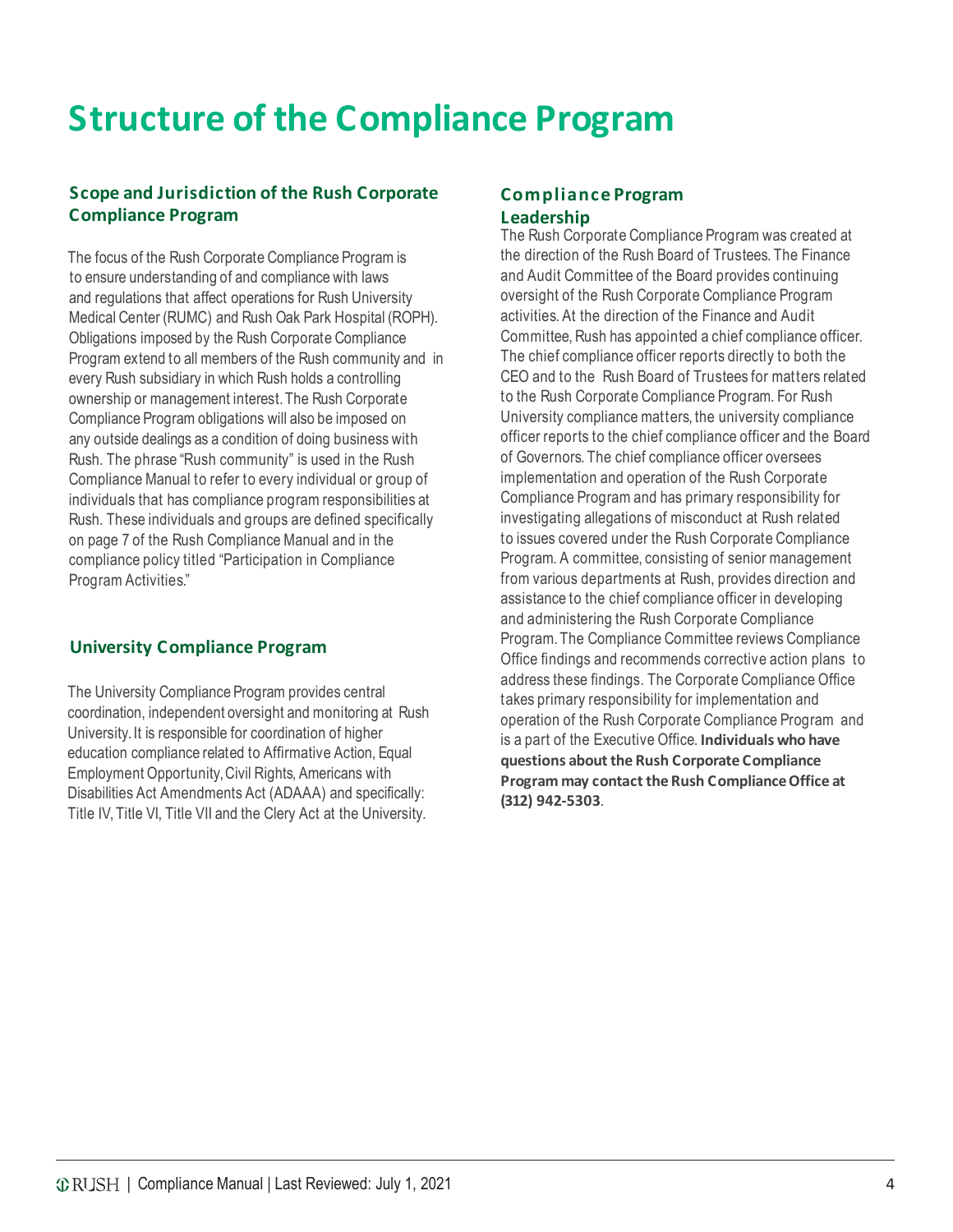# **Compliance Program Activities**

The components of the Rush Corporate Compliance Program have been designed to prevent and detect activities that violate the law or a Rush policy. Significant elements of the Rush Corporate Compliance Program include:

- **1** Written policies designed to explain and prevent violation of legal requirements. Where necessary, the Compliance Office will work within RUMC,ROPH and Rush University departments to ensure that understandable policies are adopted. All Rush employees, faculty,and staff must review and understand the Compliance Manual. Rush community members must also review and understand Rush policies that affect their areas of responsibility.Rush policies are available on the Rush Intranet.
- **2** A training program designed to educate Rush community members on laws, rules and Rush policies relevant to their job functions. Every Rush community member (except vendors) is required to participate in initial and ongoing annual training on Rush's Corporate Compliance Program. Members of the Rush community whose job functions require understanding of specific Rush compliance policies will also receive training and education to ensure that they understand and comply with those specific compliance policies. Compliance training is provided through various events throughout each year to provide updates on new emerging and high risk issues and to provide more general training for the workforce. In-person events are scheduled periodically for large and small groups and can be requested by individual departments.Online training is available and required for specific jobs. In addition, mandatory annual training is provided through LEAP Online.
- **3** Monitoring and auditing activities are designed to ensure that regulatory requirements and Rush policies are properly understood and followed.Monitoring and auditing activities are conducted both as a matter of

course (according to an annual monitoring and auditing plan) and as follow-up if noncompliant activity is discovered and to verify its correction. Follow-up audits are designed to ensure that corrective action plans have the effect of eliminating noncompliant activity.

- **4** Monitoring changes in laws, regulations and rules, and communicating relevant changes to the Rush community.
- **5** Investigation of alleged illegal or unethical conduct at Rush and recommendations for corrective action when detected illegal or unethical conduct is found. Every Rush community member is obligated to notify a manager or the Compliance Office of known or suspected illegal conduct or activities that violate Rush policies. When the Compliance Office receives a report of suspected illegal conduct related to an area that is covered by the Rush Corporate Compliance Program, it will respond to the inquiry and assess whether the conduct reported or suspected is substantiated. When such conduct is detected, the Compliance Office will recommend and assist in implementing corrective action. It will refer to the appropriate operational area for disciplinary actions as appropriate.Where necessary,a gap assessment will be performed, and if applicable, policies will be strengthened and new policies created to prevent similar misconduct from occurring in the future.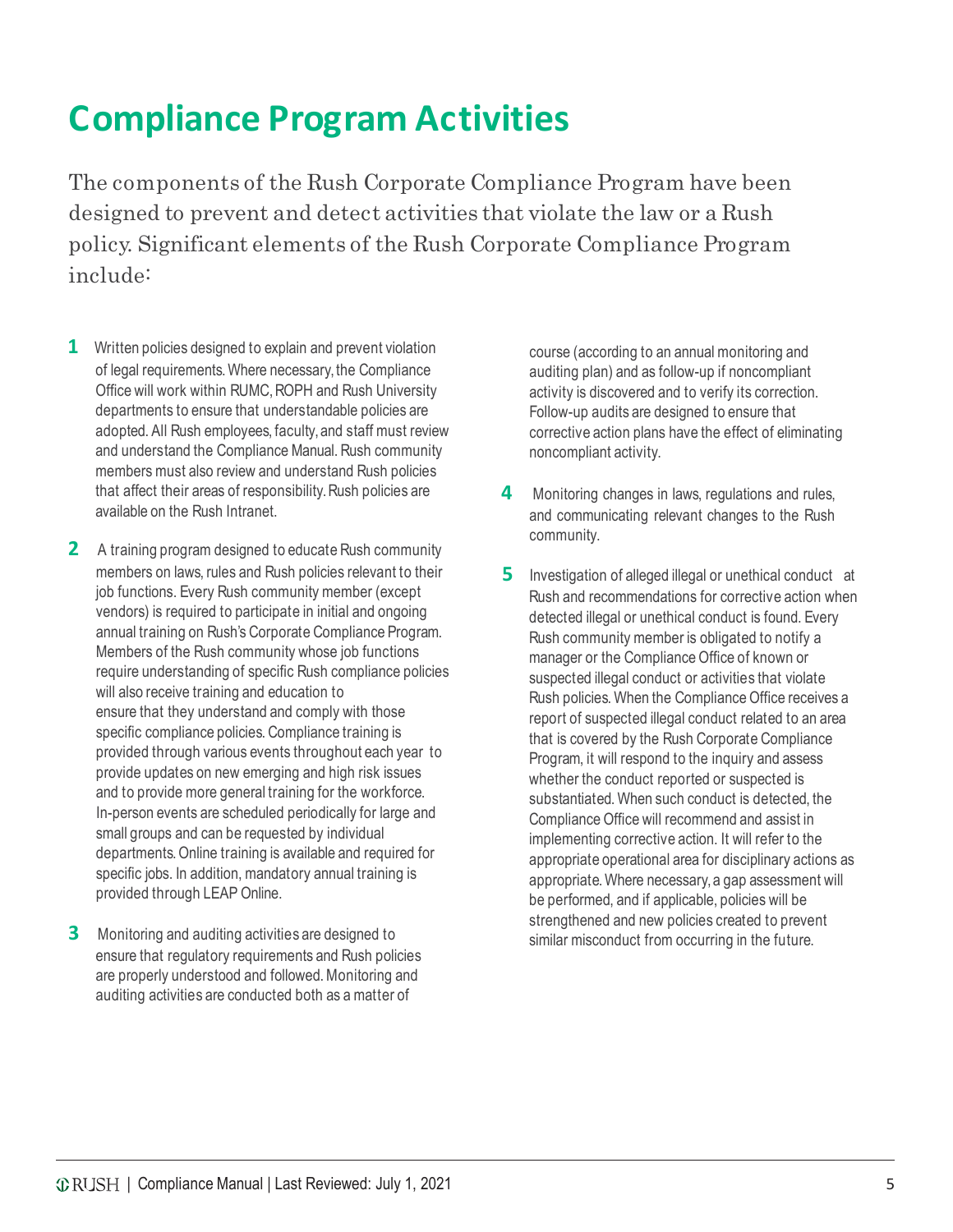- **6** Employees who violate Rush policies or legal requirements will be subject to disciplinary action. Discipline will be dispensed consistently based on the nature, severity and frequency of the violation. Members of the Rush community who are not Rush employees may also be subject to sanctions for failing to comply with legal requirements and Rush compliance policies. Discipline or sanctions may include any of the following:
	- Verbal warning
	- Written warning
	- Privilege revocation
	- Suspension
	- **Discharge**
	- Contract termination
	- **Restitution**

These actions will occur in consultation with Rush Legal and/or Human Resources. In most situations, discipline of employees should be progressive, beginning with a verbal warning and proceeding to written warning, suspension and finally discharge from employment. In more severe cases, a manager may forgo intermediate disciplinary stages and proceed directly to suspension or discharge as appropriate. Rush Human Resources policies control employee discipline matters and should be reviewed by managers before employees are disciplined. Human Resources is also available to assist in thesematters.

**7** Pre-employment screening: All employees, members of the medical staff and contracting persons and organizations who have substantial discretionary authority at Rush are subject to criminal records check, reference check and review of various federal and state agency databases that list debarred and sanctioned persons. Adverse findings may be cause for terminating the relationship between Rush and the individual or organization in question. The Rush Corporate Compliance Program will respond to the inquiry and assess whether the conduct reported or suspected is substantiated. When such conduct is detected, the Compliance Office

will recommend and assist in implementing corrective action. It will refer to the appropriate operational area for disciplinary actions as appropriate. Where necessary,a gap assessment will be performed, and if applicable, policies will be strengthened and new policies created to prevent similar misconduct from occurring in the future.

- **8** Effective lines of communication: The Compliance Office maintains the Rush Hotline to ensure effective lines of communication are maintained. This is one of multiple reporting options that Rush employees, faculty, staff and students have to report concerns. All reports are taken seriously and follow-up conducted with an assigned area. Rush community members are obligated to report any activity that appears to violate the law or any Rush policies. **Individuals whowish to remain anonymous may contact the Rush Hotline abouttheir concerns at (877) 787-4009 or at rush.ethicspoint.com**.
- **9** Privacy breach response: The Privacy Office investigates all reported instances of privacy incidents and conducts a privacy risk of compromise assessment to determine whether a privacy breach has occurred. If a privacy breach is determined, reporting is made to the affected individual and federal and/or state authorities.
- **10** Conflict of interest disclosure review and adjudication: Rush is dedicated to integrity in its academic, research, clinical and business activities.As part of this mission, Corporate Compliance oversees and implements Rush's institutional, research, clinical, faculty, and staff conflict of interest policies and procedures and ensures compliance with applicable regulatory requirements, provides guidance and training to support to the Rush community and administers and supports the activities of conflict of interest committees.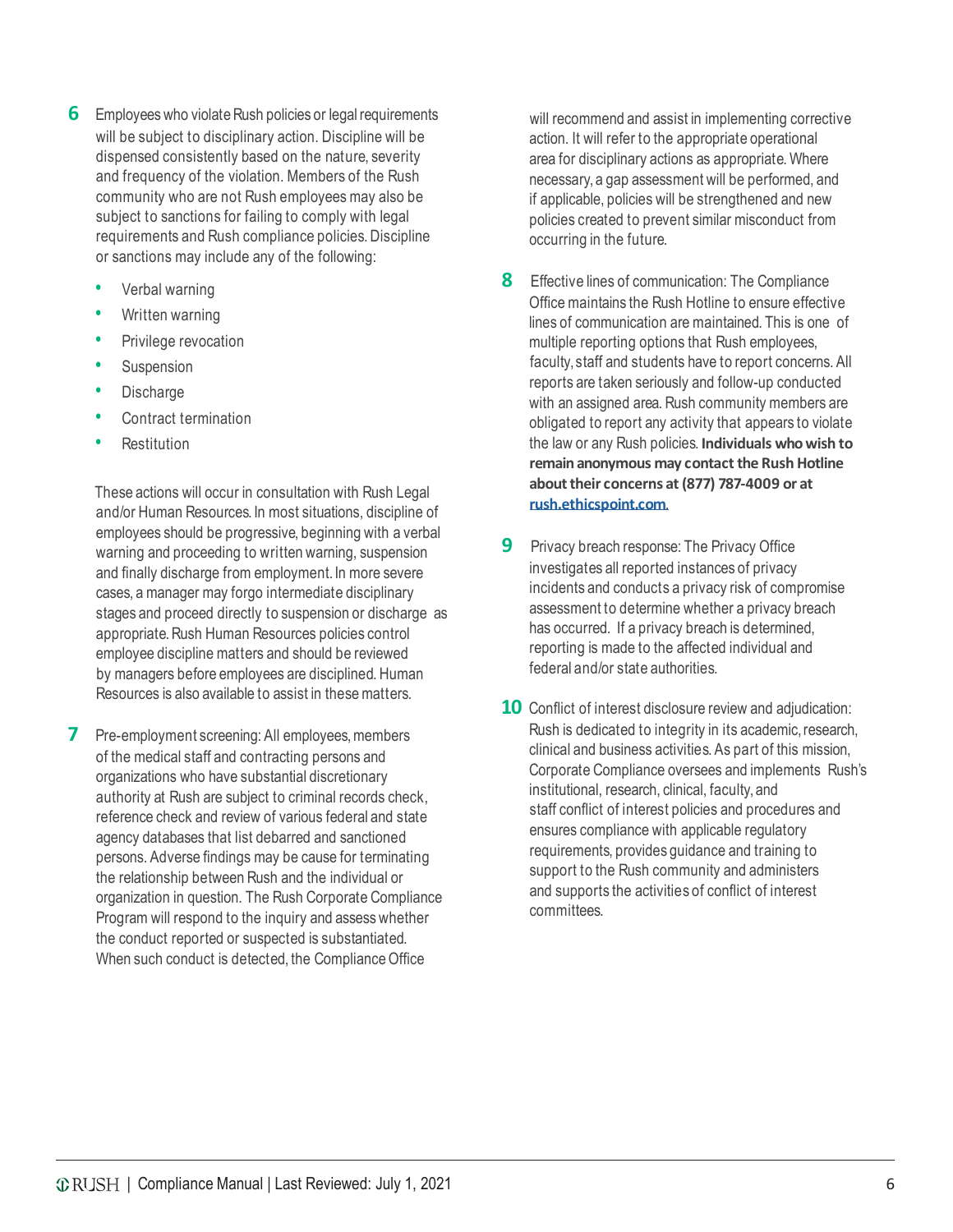# **Obligations of Rush Community Members**

Rush is an institution of public trust. In recognition of that status, all Rush employees, faculty and staff are expected to conduct their affairs in ways that exemplify the Rush mission and ICARE values. Annual and transactional reporting on outside professional activities through the Conflict of Interest (COI) survey process helps safeguard the work and reputations of Rush employees including management, faculty and staff.Full disclosure of outside professional interests is critical to maintaining the public trust and managing situations where objectivity is in question.

The Rush Corporate Compliance Program has been designed to ensure and to demonstrate that the highest ethical standards are upheld at every level. Ensuring and demonstrating organization-wide ethics will require active participation from everyone. Rush's compliance policies set out specific responsibilities for members of the Rush community who fall into any of the following categories:

- **Corporate Officers, Chairpersons,Directors, Administrators,Managers and Other Supervisory Personnel:** Individuals with managerial or supervisory responsibility for a department or area of Rush operations and/or for personnel.
- **Employees:** Every individual who has an employment relationship with Rush, whether full-time or part-time, is subject to Rush's requirements.An individual is an employee if he or she receives a W-2 from Rush for work performed at Rush.
- **Agents:** Persons who have a formal relationship with the Rush corporation, generally evidenced by a written contract, by which the corporation has conferred specific authority upon the person to bind the corporation.
- **Outside Contracted Temporary Staff:** Individuals working at and on behalf of Rush who are employed

by a temporary staffing company.These individuals perform duties on a temporary basis at or on behalf of Rush. The duties assigned to these individuals will generally be duties that would normally be performed by Rush employees.

- **Health Care Providers:** This category includes every licensed or certified health care worker (including, but not limited to, physicians, residents, nurses and allied health and mental health workers) who is either employed by Rush or provides direct or indirect patient services as an independent contractor of Rush or has a faculty appointment. Physicians who are part-time employees or contractors of Rush are health care providers for that portion of their duties and activities that relates to their employment or contracting relationship and are private practice physicians on Rush medical staff for those activities and duties that they perform as private practitioners at Rush.
- **Billing Personnel:** This category includes every employee or outside contracted temporary staff person who is involved in medical billing (including charge capture, charge entry, coding and the claims submission process) at Rush.
- **Third-Party Billers:** Non-employed individuals and entities that provide billing services to Rush or to a Rush medical service plan or an employed physician.
- **Private Practice Physicians on Rush Medical Staff:** This category includes all private practice physicians (those not employed by Rush) who are members of the medical staff at Rush.
- **Faculty:** Individual who has a faculty appointment at Rush University.
- **Vendors:** Individuals and entities who sell goods or services to Rush and its related organizations.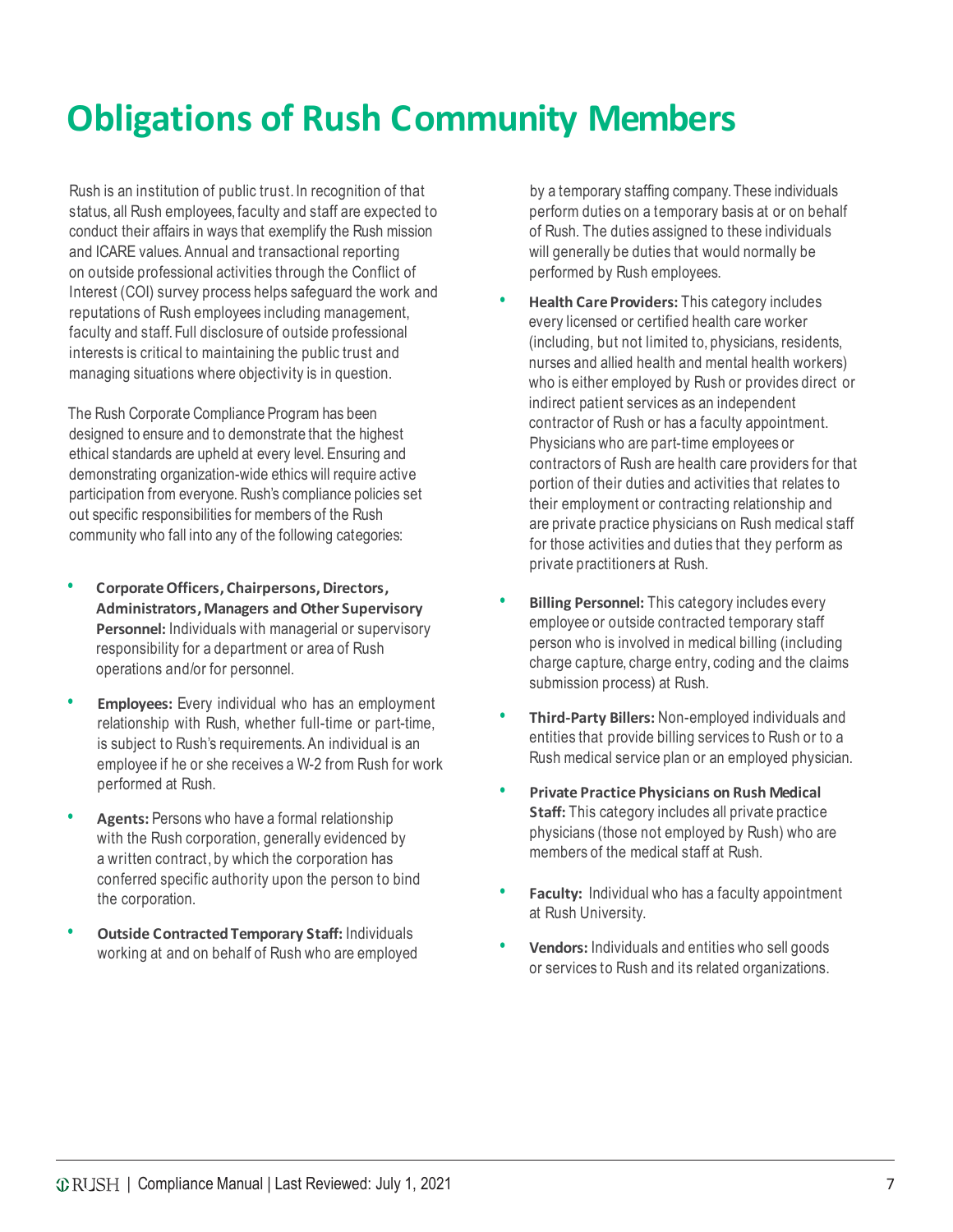#### **Review the Rush Compliance Manual**

All new hires will receive a copy of the Rush Compliance Manual and are required to read the manual and be certain that they understand and comply with all policies outlined in the manual that relate to their individual work responsibilities at Rush.

#### **Duty to Comply With All Legal Requirements and Rush Policies**

Compliance is everyone's job. Every Rush community member has a duty to comply with applicable laws, regulations, rules and Rush policies when conducting Rush business.

The duty to comply with legal requirements and Rush compliance policies includes a duty to identify activities that are or may be noncompliant and to fix identified noncompliant activities within a reasonable period of time. The Compliance Office exists to provide information and direction that will assist individuals and managers in meeting their compliance obligations. However, managers and departmental personnel must work with Compliance Office personnel when necessary to identify whether compliance issues exist, and are responsible for implementing changes necessary to ensure compliance in their area of responsibility.Failure to identify noncompliance or to fix identified noncompliance within a reasonable time will be treated as negligent failure to comply with Rush compliance policies and may result in discipline or sanction of responsible Rush community members.

#### **Medical Center Policy Against Retaliation**

Rush strictly prohibits retaliation against employees for reports made in good faith about suspicious activities. Retaliation against an employee who reports a concern in good faith is prohibited even if, after investigating the reported concern, itis determined thatitis unfounded. The prohibition against retaliation applieswhether the employee reports noncompliant activity to a supervisor or the Compliance Office.Anyone who violates this prohibition will be subject to discipline or sanctions, up to and including termination of their employment, agency, contract or medical staff relationship with Rush.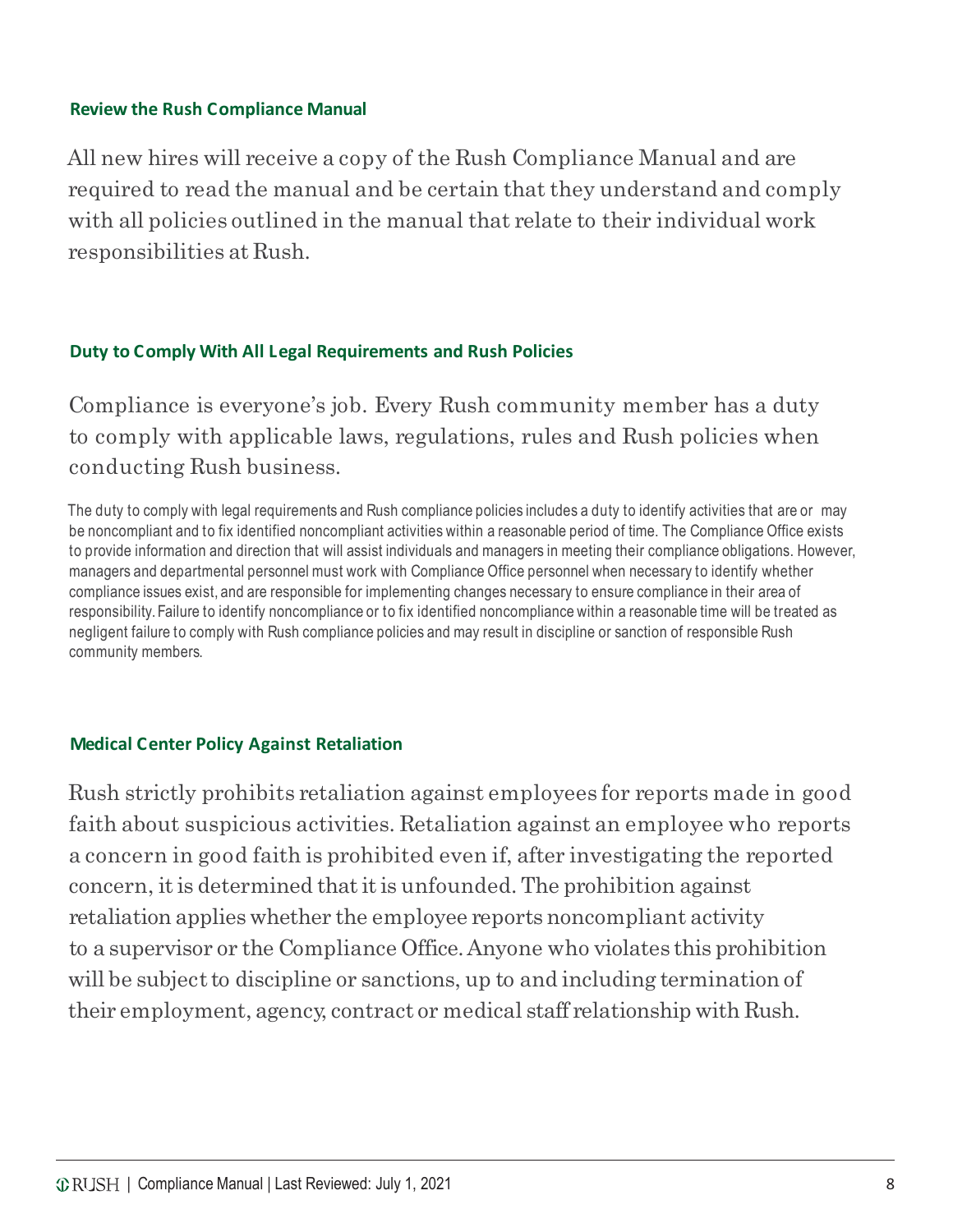## **Overview of Relevant Laws**

The Rush Corporate Compliance Program has been established to help make certain that Rush personnel understand and comply with the laws that affect their work at or on behalf of Rush. The following paragraphs provide a brief overview of the laws that have the greatest relevance to Rush's Compliance Program.

#### **1 Anti-Kickback Statute**

42U.S.C.§ 1320a-7b(b)

The Anti-Kickback Statute prohibits individuals or entities from asking for or receiving any remuneration in exchange for referrals of federal health care program business (e.g., Medicare, Medicaid and Tricare). The government may impose penalties against individuals or entities who knowingly and willfully: (1) offer or pay remuneration, directly or indirectly,to induce referrals of federal health care program business; or (2) solicit or receive remuneration, directly or indirectly, in return for referrals of federal health care program business.

Criminal penalties for violation of the Anti-Kickback Law include a fine up to \$100,000, imprisonment for up to ten years or both, for each violation. The civil penalty for violation is a fine of up to \$50,000 per incident plus three times the amount of the remuneration. Violators are also subject to exclusion from federal health care programs. Exclusion means that an individual or entity can no longer participate in or receive payment from the federal health care programs.

#### **2 The Stark Law(Physician Self-Referral Prohibition)** 42U.S.C.§ 1395nn

The Stark Law generally prohibits a physician from referring a federal health care program patient for certain services that are provided by an entity with which that physician or a member of the physician's immediate family has a financial relationship (i.e., a compensation arrangement or investment interest).

An individual or entity that violates the Stark Law may face penalties including denial of payment for the services, refunds of amounts collected in violation of the law and a civil money penalty of up to \$15,000 per claim. Additional civil penalties of up to \$100,000 may be imposed for schemes designed to circumvent the statute. Violators are also subject to exclusion from federal health care programs.

#### **3 Eliminating Kickbacksin RecoveryAct of 2018** 18 U.S.C. § 220

The Eliminating Kickbacks in Recovery Act (EKRA) prohibits soliciting, receiving, paying or offering any remuneration in return for or to induce referrals to a recovery home, clinical treatment facility,or laboratory.EKRA applies to services covered by all payors. A violation of EKRA can result in a fine of up to \$200,000 or imprisonment for 10 years, or both, for each occurrence.

#### **4 Federal False Claims Act** 31U.S.C. § 3729

The Federal False Claims Act prohibits a person or entity from knowingly presenting or causing to be presented a false or fraudulent claim for payment (including making a false record or statement in support of a claim) to the United States government. No proof of specific intent is required — reckless disregard or deliberate ignorance of the truth or falsity of the information is enough to support a finding that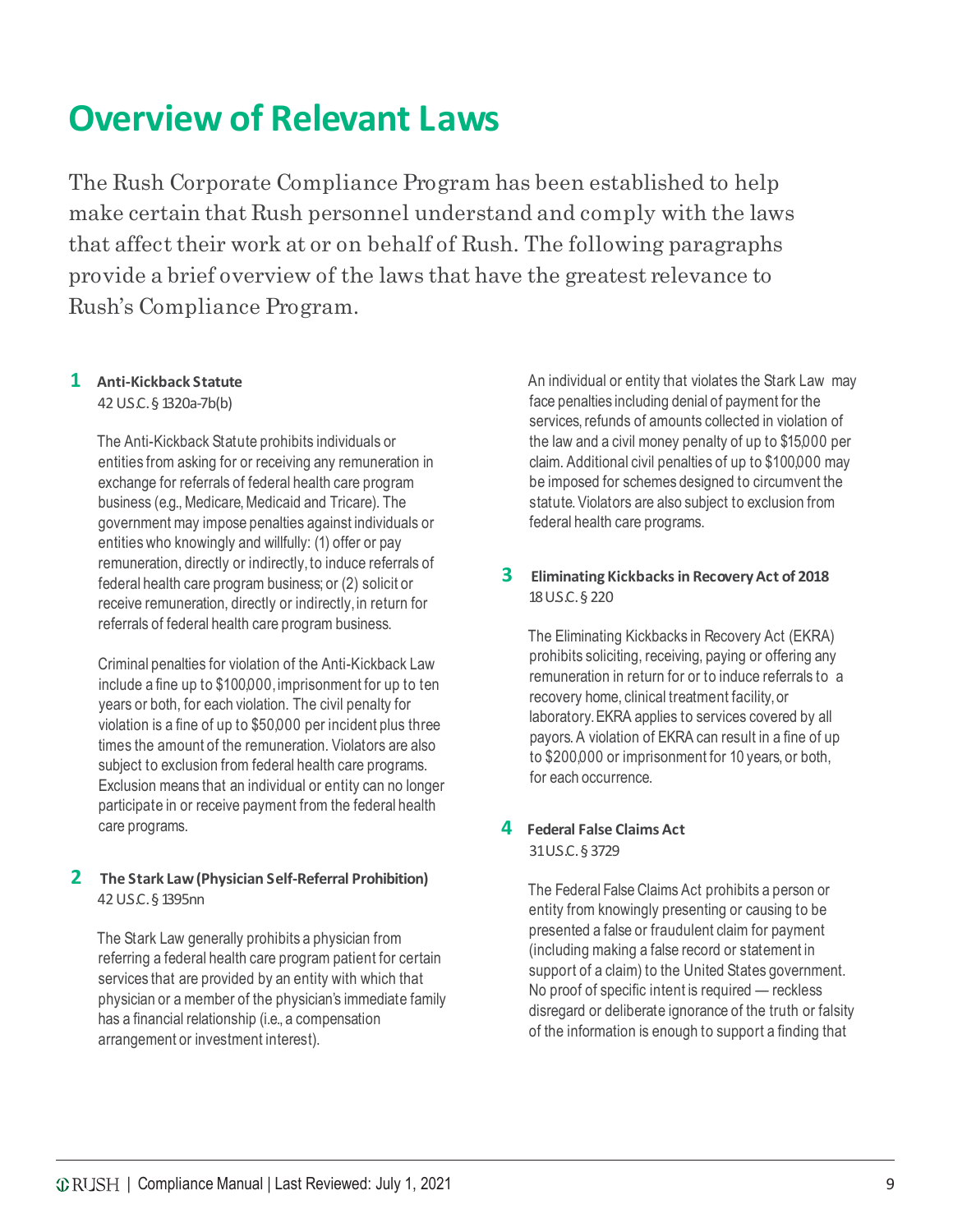this statute has been violated. The False Claims Act is the primary law used by the federal government to prosecute fraudulent health care billing. The maximum penalty for violating the False Claims Act is treble damages (three times what the government incorrectly paid) plus a civil fine of between \$11,665 and \$23,331for each false claim submitted.

#### **5** Civil Monetary Penalties Law (Patient Inducement) 42U.S.Code § 1320a–7a

A person who offers or transfers to a Medicare or Medicaid beneficiary any remuneration that the person knows or should know is likely to influence the beneficiary's selection of a particular provider, practitioner or supplier of Medicare or Medicaid payable items or services may be liable for civil money penalties of up to \$20,000 for each wrongful act under the Civil Monetary Penalties Law and exclusion from federal health care programs.

#### **6 Illinois HealthCareWorker Self-Referral Act** 225 ILCS §47/1et.seq.

The Illinois Health Care Worker Self-Referral Act prohibits licensed health care workers from referring a patient for health services to an entity outside of the health care worker's office or group practice in which the health care worker is an investor,unless the health care worker directly provides health services within the entity and will be personally involved in the provision of care to the referred patient.A health care worker who is in violation of this prohibition is subject to penalties including professional disciplinary action by the applicable state board or committee and a civil penalty of up to \$20,000 for each claim.

#### **7** Health Insurance Portability and Accountability **Act of 1996 (HIPAA)** Public Law 104-191

Includes administrative simplification provisions including requirements for privacy and security of protected health information. Requires that all elements of established rules be implemented and enforced including: Privacy Rule (use and disclosure of information); Security Rule (safeguarding of information); and Omnibus Rule (implemented breach notification and other elements of the HITECH Act).